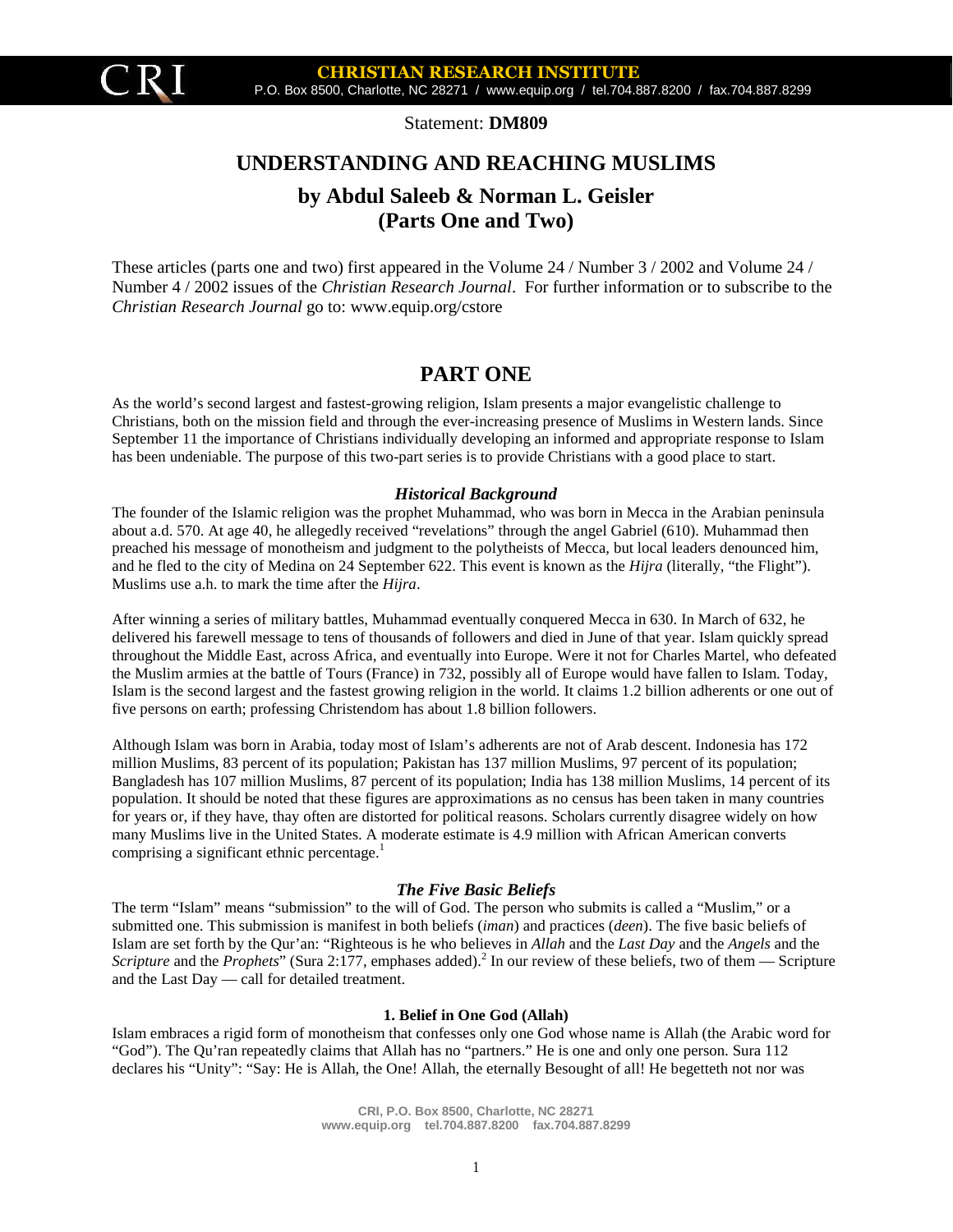begotten. And there is none comparable unto Him." No plurality within God's unity is tolerated, particularly the Christian concept of a Trinity (Sura 4:171). God is an absolute singularity, not a compound unity. Any denial of his absolute unity is considered an unpardonable sin (4:48).

Muslims claim Allah has 99 beautiful names, although lists vary. A succinct summary of many of God's attributes are found in Sura 59:22–24:

*God is He, than whom there is no other god; the Sovereign, the Holy One, the Source of Peace (and Perfection), the Guardian of Faith, the Preserver of Safety, The Exalted in Might, the Irresistible, the Supreme: Glory to God! (High is He) above the partners they attribute to Him. He is God, the Creator, the Evolver, the Bestower of Forms (Or Colours). To Him belong the Most Beautiful Names....And He is the Exalted in Might, the Wise.*

The central attributes of God include his absolute unity, complete sovereignty, mysterious volitionality (will), ultimate equity (justice), arbitrary mercy, and his utter unknowability. Humans cannot comprehend God's nature or character.<sup>3</sup> Humans can know only the will and commands of God.

Moreover, the Muslim view of God is *voluntaristic*: Something is good because God wills it; He does not will it because it is good in accordance with an unchangeable nature. The Persian poet Omar Khayyam captured this sense of arbitrariness in Allah:

*But helpless Pieces of the Game he plays Upon this checquer-board of Nights and Days; Hither and thither moves, and checks, and slays, And one by one back in the Closet lays.<sup>4</sup>*

#### **2. The Belief in Prophets**

**The Nature and Number of Prophets**. According to Islam, Allah conveys his message to humankind through prophets. The total number of these messengers from God down through the centuries has been 124,000, one for each nation from the beginning. In Sura 6:84–86, Allah declares, "We gave him Isaac and Jacob: all (three) We guided: And before him We guided Noah, And among his progeny, David, Solomon, Job, Joseph, Moses, and Aaron: Thus do We reward Those who do good: And Zakariya and John, and Jesus and Elias: All in the ranks of the Righteous: and Ismail and Elisha, And Jonas, and Lot" (cf. Sura 4:163–65).

Among the prophets, five or six are considered to be of the highest rank: Muhammad (the apostle of God), Noah (the preacher of God), Abraham (the friend of God), Moses (the speaker with God), and Jesus (the word of God). Some also include Adam (the chosen of God) in the list.

**Jesus Is a Prophet**. It is noteworthy that Jesus is listed as a prophet in Islam, but Muslims deny that Jesus is the Son of God. To affirm Christ is God is considered blasphemous. Sura 5:75 reads: "Christ the son of Mary was no more than an Apostle." Further, "it is not fitting to (the majesty of) God that He should beget a son" (Sura 19:35). Many Muslims believe Christians embrace a Trinity that resulted from a sexual union between God the Father and Mary, by which Jesus was born.

**The Uniqueness of Muhammad as a Prophet**. Most important to Islamic belief about prophets is that Muhammad is the last of the prophets, although they claim he is not superior to the other prophets, being a mere man and mouthpiece of God like the others. Muslims, however, attribute several unique features to Muhammad. He is considered the sum of all the prophets before him, along with being the last of the prophets. God's revelation to humankind ceased with him. Finally, he alone left behind these revelations in a Holy Book, the Qur'an, which Muslims consider to be the uncorrupted words of God (see below).

### **3. Belief in Angels**

Muslims also believe in angels whom God created. Some angels named in the Qur'an are Gabriel, Israfil, Izra'il, and Michael. Islamic author Alhaj A. D. Ajijola points out that "to be a Muslim, it is necessary to believe not only in God, in the life hereafter, in the prophets and in the Books of God, but also in the angels of God"<sup>5</sup> (Sura 2:177).

**Jinn**. In addition to angels, God created other spiritual beings called *jinn*. The Qur'an declares, "We created man from sounding clay, from mud moulded into shape; and the Jinn race, We had created before, from the fire of a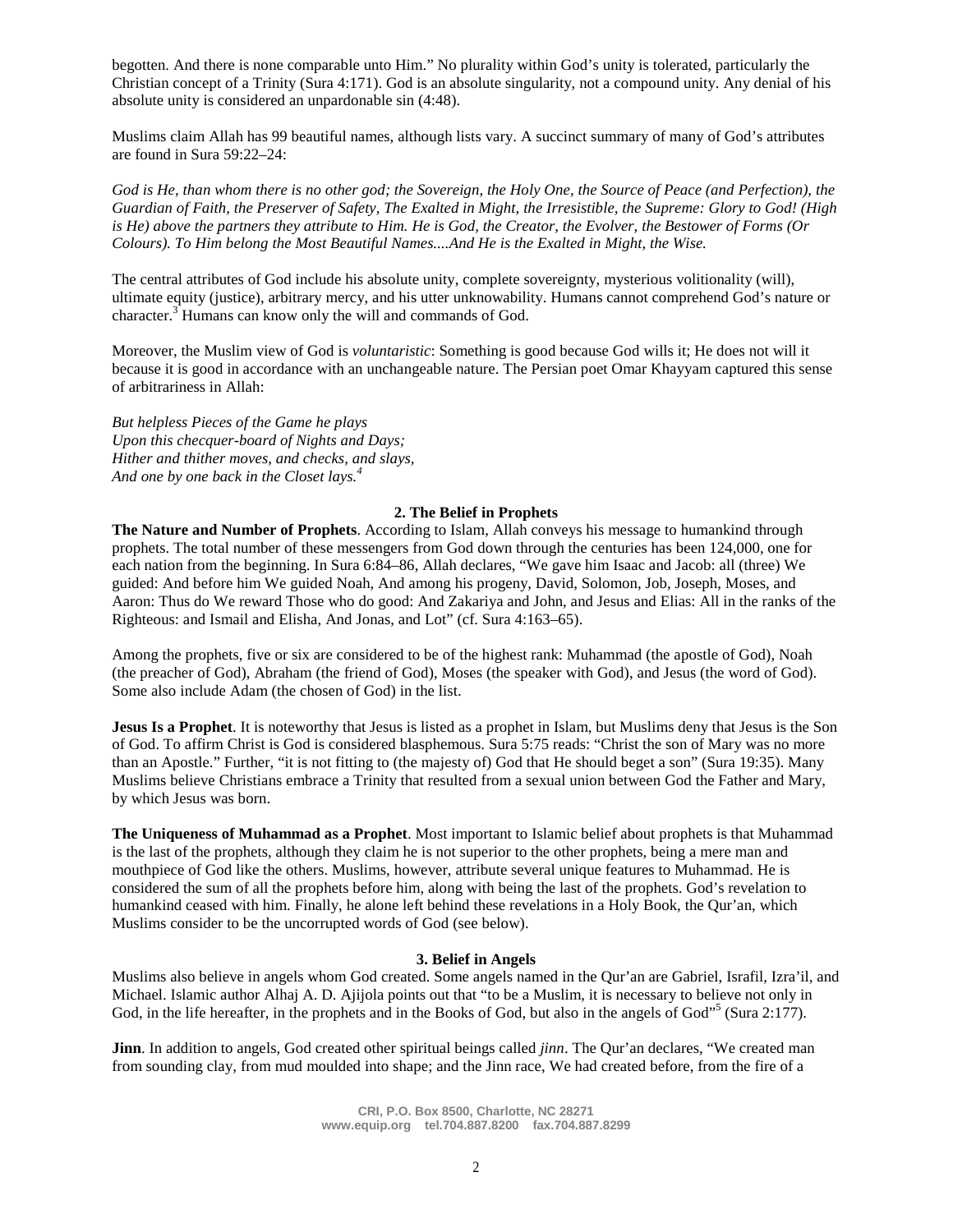scorching wind" (Sura 15:26–27). Again we read, "I have only created Jinns and men, that They may serve Me"  $(51:56)$ .

The Qur'an also speaks of Satan (*Shatan*), who is also called Iblis. There is debate about his identity. Some Qur'anic evidence seems to point to Satan as an angelic being. We are also told in the Qur'an that angels cannot disobey God, and yet Satan obviously did. Many Muslim theologians therefore have held the opinion that Satan belonged to the species of jinn. His rebellion against God according to the Qur'an was almost simultaneous with the creation of man (see Sura 38:71–77). Satan's activities are particularly connected to his role as the Chief Deceiver of humankind (35:5; 4:120), leading humanity astray from the straight path of God's will.

#### **4. Belief in the Holy Books**

**The Four Basic Holy Books**. Muslims claim four books to be Scripture: the Law (*Tawrat*) of Moses; the Psalms (*Zabur*) of David; the Gospels (*Injil*) of Jesus, and the Qur'an of Muhammad. Present forms of the first three, however, are considered by Muslims to be corrupted (*Tahrif*) either in manuscripts or interpretation (see Suras 2:42, 85; 3:71, 78; 4:46). The only uncorrupted revelation from God is thus found in the Qur'an.

**The Qur'an**. The word Qur'an means "recitations," which is based on the angel Gabriel supposedly instructing Muhammad to recite the revelations he received. The Qur'an is slightly shorter than the New Testament.

**The Arrangement of the Qur'an.** It is divided into 114 chapters, called *Suras*, of unequal length. Eighty-six of the chapters were revealed during the Meccan period and 28 at Medina. Each chapter is divided into verses (*ayat*). Every sura (with one exception) begins with a *bismillah*, which is translated into English as, "In the name of God, Most Gracious, Most Merciful." Each sura also contains a title, which is often derived from a word or a phrase within the chapter (e.g., "The Cow," "Jonah," "The Fig," and "He Frowned"). In most cases, however, these titles do not indicate the theme of the whole chapter.

The suras are not placed in any chronological or logical order. Generally speaking, the chapters are arranged according to length — with the exception of the first one, which functions as a short introductory prayer.

**The Composition of the Qur'an.** Muhammad referred to himself in the Qur'an as "the Prophet who can neither read nor write" (Sura 7:157). According to Islamic tradition, different fragments of the Qur'an were revealed to Muhammad verbatim by the angel Gabriel over a period of 23 years (cf. Sura 25:32; 17:106). After each occasion, the prophet recited the words of revelation to those present.<sup>6</sup> Many of the devout believers memorized these Qur'anic portions as they were revealed and used them for private meditation or public worship, especially the shorter Meccan suras. We are also told that Muhammad's scribes wrote the revelations on "pieces of paper, stones, palm-leaves, shoulder-blades, ribs, and bits of leather."<sup>7</sup>

**The Abrogation of Earlier Revelations.** A unique feature of the Qur'an is the doctrine of abrogation, whereby later revelations can annul earlier revelations. For example, some of the earlier (Meccan) Suras contain a more moderate tone of peace and tolerance toward other religions (e.g., Sura 29:46). Many Muslims believe these verses were superseded by subsequent revelations in later Suras that seem to promote a more hostile attitude toward others.<sup>8</sup> In Sura 2:106, Allah declares that "whatever communications We abrogate or cause to be forgotten, We bring one better than it or like it. Do you not know that Allah has power over all things?" (cf. 16:101).

**The Finality of the Qur'an**. With the death of their prophet, Muslims were convinced that God's revelations to humankind were completed. As Sura 5:4 puts it, "This day have I perfected your religion for you, completed My favour upon you, and have chosen for you Islam as your religion." With the death of Muhammad, therefore, the demand for compiling and collecting this final revelation in written form became a pressing concern.

**The Standardization of the Qur'an**. About a year after Muhammad's death, a great number of those who could recite the Qur'an by memory (*hafiz*) were killed in the battle of Yamamah (633).<sup>9</sup> Some of the companions of Muhammad — mainly due to the promptings of Umar, who later became the second caliph of Islam — ordered the collection of the Qur'an because they feared that the knowledge of the Qur'an might fade away. Zayd ibn Thabit, one of Muhammad's most trusted secretaries, was appointed to this task. According to Zayd's testimony, "During the lifetime of the prophet the Qur'an had all been written down, but it was not yet united in one place nor arranged in successive order."<sup>10</sup>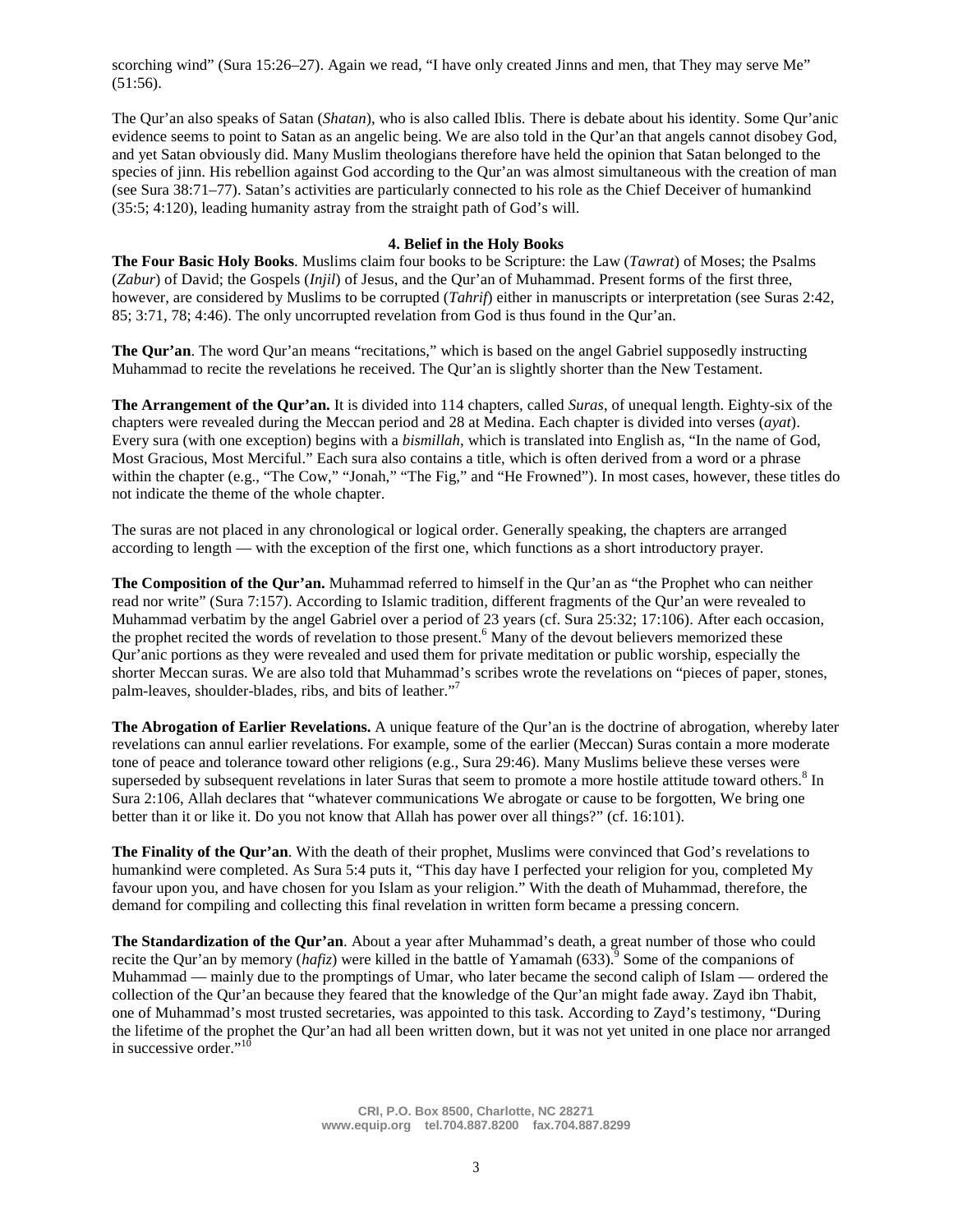Some time later, during the reign of the third Muslim caliph, Uthman (644–656), they were faced with the problem that several Muslim communities were using different versions of the Qur'an. With the fear that this might lead to doctrinal confusion, Zayd was called to head the new project of editing an official revised version of the Qur'an. After the production of the revised version, which followed the dialect of the Qur'aish, several copies of this new authoritative Qur'an were sent to each major center of the Islamic empire and all the other copies of the Qur'an were recalled and burned by the express order of the Caliph Uthman.<sup>11</sup> The Uthmanic version of the Qur'an has remained substantially intact to the present day.

**The Nature and Source of the Qur'an**. In an article titled, "The Muslim Lives by the Qur'an," Professor Yusuf K. Ibish provides a helpful insight about the status of the Qur'an in Islam: "It is not a book in the ordinary sense, nor is it comparable to the Bible, either the Old or New Testaments. It is an expression of Divine Will." He contends, "If you want to compare it with anything in Christianity, you must compare it with Christ Himself. Christ was the expression of the Divine among men, the revelation of the Divine Will. That is what the Qur'an is."<sup>12</sup> Ibish goes on to say Muhammad was more like Mary in the Christian tradition. Both were vehicles for conveying the divine to us. Seyyed Hossein Nasr adds pointedly, "The Word of God in Islam is the Quran; in Christianity it is Christ....To carry this analogy further one can point to the fact that the Quran, being the Word of God, therefore corresponds to Christ in Christianity and the form of this book, which like the content is determined by the dictum of heaven, corresponds in a sense to the body of Christ."<sup>13</sup> In brief, whereas in Christianity in the beginning was the Word and the Word became flesh, in Islam in the beginning was the Word and the Word became a book!

The great Sunni authority, Abu Hanifa, affirmed that "the Qur'an is the word of God, and is his inspired word and revelation. It is a necessary attribute of God. It is not God, but still is inseparable from God." He adds, "It is written in a volume, it is read in a language, it is remembered in the heart, and its letters and its vowel points, and its writing are all created, for they are the works of men, but God's word is uncreated"; thus, "its words, its writing, its letters, and its verses are for the necessities of man, for its meaning is arrived at by their use, but the word of God is fixed in the essence of God, and he who says that the word of God is created is an infidel."<sup>14</sup>

**The Place of the Qur'an in a Muslim's Life**. Concerning the place of the Qur'an in the life of a faithful Muslim, Anis Shorrosh notes, "The Quran is held in the greatest esteem and reverence among Muslims as their holy scripture. They dare not touch it without first being washed and purified"; hence, "They read it with the greatest care and respect, never holding it below their waist. They swear by it and consult it on all occasions. They carry it with them to war, write sentences of it on their banners, suspend it from their necks as charm, and always place it on the highest shelf or in some place of honor in their houses.<sup>515</sup>

**The Alleged Miraculous Nature of the Qur'an**. Not only is the Qur'an the ultimate divine revelation, but for Muslims it is also the ultimate divine miracle. The "miracle of the Qur'an" is certainly the most fundamental and popular doctrine about the Qur'an for the majority of Muslims, even more than the doctrine of the eternality of the Qur'an.

From almost the very beginning of his ministry, Muhammad claimed that the Qur'an was his only miracle. In Sura 2:23, the prophet is commanded to say, "And if ye are in doubt as to what We have revealed from time to time to Our servant, then produce a Sura like thereunto; And call your witnesses or helpers (If there are any) besides God, If your (doubts) are true" (see also Sura 10:38). In Sura 17:88, the prophet offers another bold challenge to unbelievers: "Say: 'If the whole of mankind and jinns were to gather together to produce the like of this Qur'an, they could not produce the like thereof, even if they backed up each other with help and support.'"

Muslims have offered other evidence for the miraculous nature of the Qur'an,<sup>16</sup> but the dominant reason is its alleged unique literary style. According to this argument, the Qur'an "is wonderfully arranged, and marvelously composed, and so exalted in its literary elegance as to be beyond what any mere creature could attain."<sup>17</sup> By revelation Muhammad claimed that "this Qur'an is not such as can be produced by other than God..." (Sura 10:37). He boasted that "if the whole of mankind and jinns were to gather together to produce the like of this Qur'an, they could not produce the like thereof, even if they backed up each other with help and support" (Sura 17:88).

#### **5. Belief in the Final Judgment (Heaven and Hell)**

At the sound of a trumpet, all human beings will be physically resurrected on the Last Day. As for those who deny this, the Qur'an says, "See they not that God, who created the heavens and the earth…is able to give life to the dead?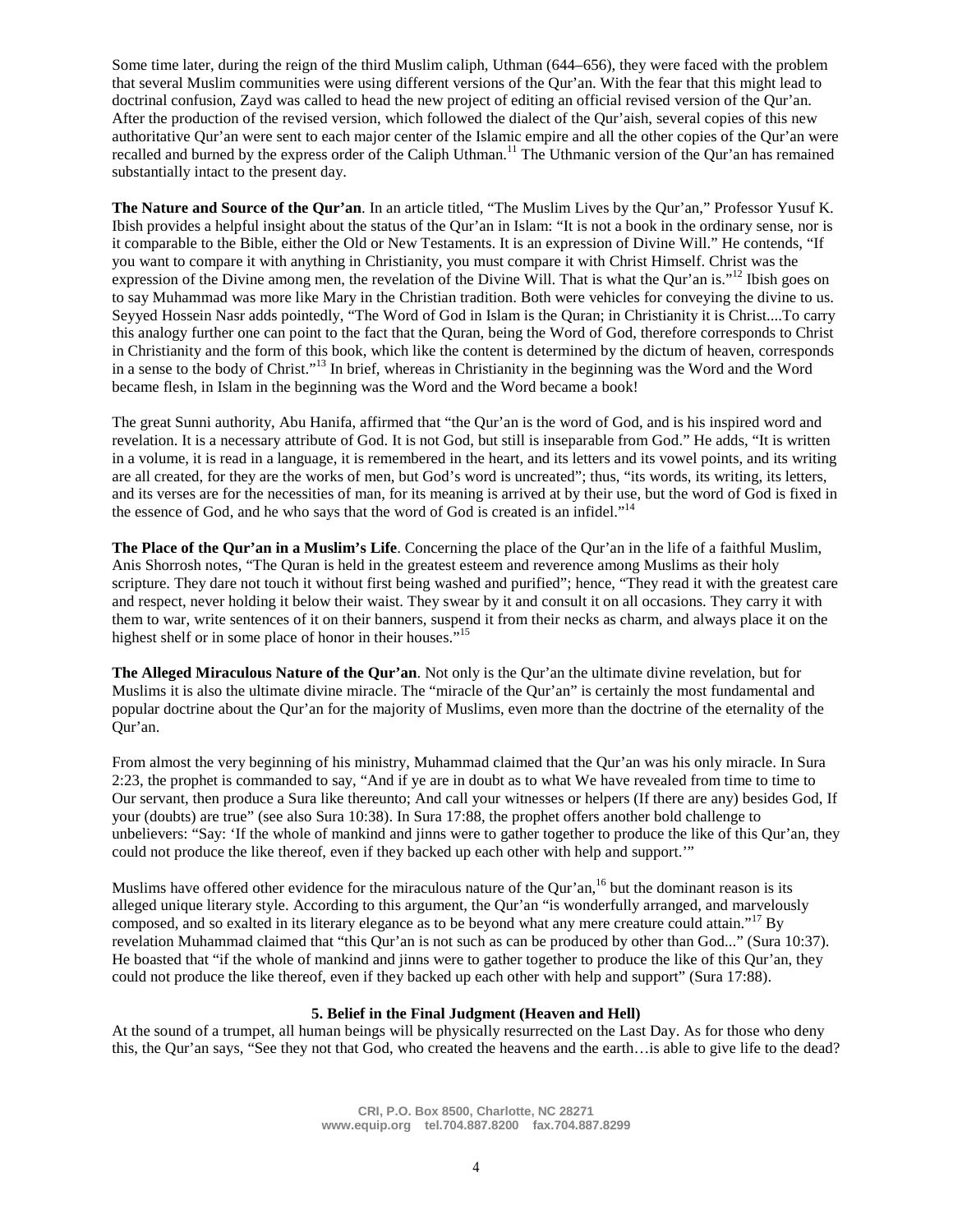Yea, verily He has power over all things" (Sura 46:33). Muhammad adds, "Who can give life to (dry) bones and decomposed ones (at that)? Say, 'He will give them life who created them for the first time!'" (36:78–79).

Then, writes contemporary orthodox Muslim author, Muhammad Khouj, "when Allah assembles people in His presence, He will begin to judge them on the scale of absolute justice. Everything a person does...including intentions and desires, will be accounted for on this day. At that moment, nobody can help anyone else because a person's deeds and intention will speak for him."<sup>18</sup> Khouj adds, "Each individual has two angels — one on his right who records his good deeds and one on his left who records the bad deeds. By Allah's orders, these angels registered every single act and intention of every human being."<sup>19</sup> Sura 18:49 declares that "the Book (of Deeds) will be placed (before you); and thou wilt see the sinful in great terror because of what is (recorded) therein; they will say, 'Ah! woe to us! What a book is this! It leaves out nothing small or great, but takes account thereof!' They will find all that they did, placed before them: and not one will thy Lord treat with injustice" (cf. Sura 17:13–14).

The final judgment is carried out by the means of a scale (*mizan*), which is used to balance the individual's good deeds against his or her bad deeds. "Then those whose balance (of good deeds) is heavy, — They will attain salvation: but those whose balance is light, will be those who have lost their souls; in Hell will they abide" (Sura 23:102–3).

**Hell**. The Qur'an is consistent in its emphasis that "the alternative for each individual at the day of judgment are two: the bliss of the garden or the torment of the fire."<sup>20</sup> Those who successfully cross the *sirat* (the bridge over hell) enter heaven, and those who fall off of it are cast into the abyss of hell. Concerning the torments of hell, the Qur'an declares, "For it is a tree that springs out of the bottom of Hell-fire: the shoots of its fruit-stalks are like the heads O devils…then on the top of that they will be given a mixture of boiling water. Then shall their return be to the (Blazing) Fire" (Sura 37:62–68). Unbelievers will first see hell "from a place far off, they will hear its fury and its raging sigh." Then, "when they are cast, bound together, into a constricted place therein, they will plead for destruction there and then!" (25:12–13). Furthermore, it has "a fierce blast of fire and boiling water, and in the shades of Black Smoke" (56:42–43). "When they are cast therein, they will hear the (terrible) drawing in of its breath even as it blazes forth, almost bursting with fury" (67:7–8). The people of the fire are sighing, wailing, and wretched (11:106). Their scorched skins are constantly exchanged for new ones so that they can taste the torment anew (Sura 4:45). They drink festering water, and though death appears on all sides, they are not able to die (14:16– 17). People are linked together in chains of 70 cubits (69:30–32), wearing pitch for clothing and fire on their faces (14:50). Boiling water will be poured over their heads, melting their insides as well as their skins, and hooks of iron will drag them back should they try to escape  $(22:19-21)^{21}$ .

**Heaven**. Heaven, on the other hand, is usually referred to in the Qur'an as the "Gardens of Felicity" (Sura 37:43). This "is a place where believers find whatever their hearts desire."<sup>22</sup> In heaven, people will be "facing each other on thrones (of dignity)," and they will drink "from a clear-flowing fountain, crystal-white, of taste delicious to those who drink (thereof)." The faithful are promised the companionship of young and beautiful women, for "beside them will be chaste women, restraining their glances, with big eyes (of wonder and beauty)" (37:48). "They will recline (with ease) on thrones (of dignity) arranged in ranks; and We [God] shall join them to companions, with beautiful big and lustrous eyes" (52:20; cf. also 56:22; 55:72; 44:54). "Rather, they will enjoy gentle speech, pleasant shade, and ever available fruit, as well as all the cool drink and meat they desire. They will drink from a shining stream of delicious wine, from which they will suffer no intoxicating aftereffects" (37:45–47). The faithful will wear armlets of gold and pearls, green and gold robes of the finest silk and embroidery, and will be waited on by menservants (cf. 52:24; 56:17; 74:19).<sup>23</sup> In addition, Sura 9:72 declares, "God hath promised to believers, men and women, gardens under which rivers flow, to dwell therein, and beautiful mansions in gardens of everlasting bliss. But the greatest bliss is the good pleasure of God: That is the supreme felicity."

#### *The Five Muslim Religious Duties*

In addition to the five basic beliefs, five basic practices, called "the five pillars of Islam," are enjoined on all Muslims. They include:

**The Duty to Recite the** *Shahadah.* This means to "bear witness," which is done by reciting the creed, "There is no God but Allah, and Muhammad is His messenger." Saying this sincerely is all that is necessary to become a Muslim.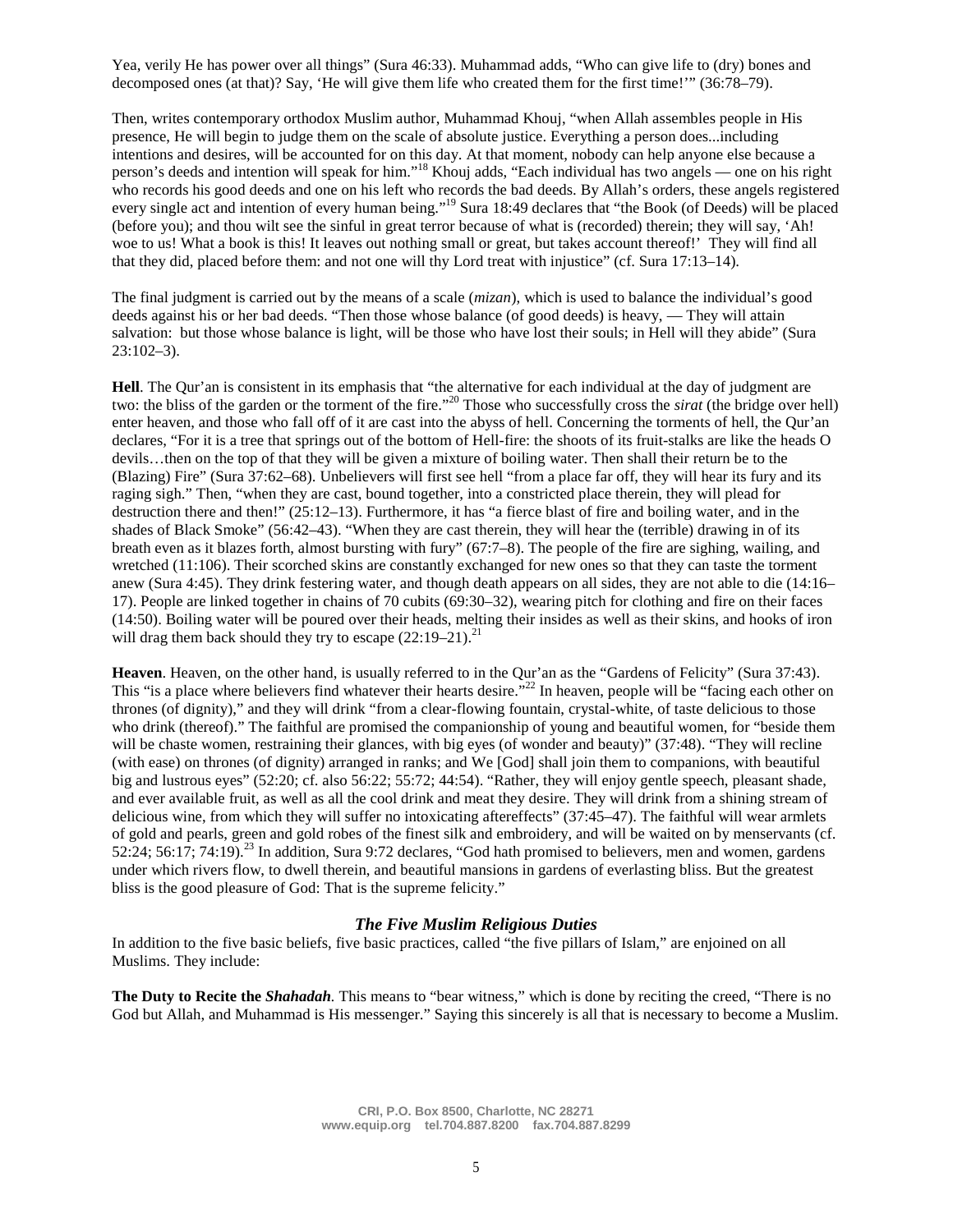**The Duty to Pray (***Salat***)**. Muslims are required to say 17 complete prayers each day. They may pray individually or collectively. Following the prescription in the Qur'an, Muslims pray five times a day: dawn, noon, midafternoon, dusk, and two hours after sunset. Once a week, on Friday, they are required to meet in the Mosque to pray.

**The Duty to Fast** (*Sawm*). Muslims commemorate Muhammad's receiving of the Qur'an by fasting in the ninth lunar month of *Ramadhan*. They are expected to refrain from eating food during the daylight hours for this entire month; however, they are allowed to eat and drink from sunset to sunrise during this time.

**The Duty to Give Alms** (*Zakat*). Muslims are obligated to contribute one-fortieth (2.5 percent) of their income. This is given primarily to the poor and needy.

**The Duty to Make the Pilgrimage** (*Hajj*). It is the duty of every Muslim to make a trip to Mecca (in Arabia) at least once in his or her lifetime, provided they are physically and financially able. Each pilgrim must wear a white garment called *ihram*, which eliminates all distinctions of class or status during the *hajj*. The trip usually takes a week or more, sometimes even a month, since it involves visiting several sacred sites. After making the pilgrimage, a Muslim is entitled to be called a *Hajj*.

Islam and Christianity together make up over half of the world's population. Although Islam claims to build on biblical foundations, it is a legalistic system that rejects Christ's role as Savior. In our next installment, we shall examine the relationship between Islam and biblical Christianity. With a basic understanding of Muslim beliefs and practices, we can begin to reach out to Muslims with Christ's love.

**Abdul Saleeb** is a former Muslim and now pastors a Muslim convert congregation in the U.S. **Dr. Norman L. Geisler**, Th.B., President of Southern Evangelical Seminary, Charlotte, NC, has authored (or coauthored) over 50 books.

#### **Notes**

- 1 These statistics and the methodology behind them can be found in appendix A, "The Demographics of the Muslim World," Don McCurry, *Healing the Broken Family of Abraham* (Colorado Springs: Ministries to Muslims, 2001).
- 2 All quotations from the Qur'an are taken from A. Yusuf Ali, *The Holy Qur'an: Translation and Commentary* (Damscus: Ouloom AlQur'an, 1934).
- 3 See Norman L. Geisler and Abdul Saleeb, *Answering Islam: The Crescent in the Light of the Cross* (Grand Rapids: Baker, 1993), chap. 7.
- 4 Omar Khayyam, "Rubaiyat," trans. Edward FitzGerald, in *The Norton Anthology of Poetry*, 3d ed. (New York: W. W. Norton and Company, 1983), 390.
- 5 Alhaj A. D. Ajijola, *The Essence of Faith in Islam* (Lahore, Pakistan: Islamic Publications Ltd., 1978), 71.
- 6 See Nazir-Ali, *Frontiers in Muslim-Christian Encounter* (Oxford: Regnum Books, 1987), 124.
- 7 See Sura 73:1–7 and Yusuf Ali's introduction in *The Holy Qur'an*, 12.
- 8 Early Suras come from the Meccan period. Later ones from the Medinan period include 2–9, 13, 22, 24, 33, 47– 49, 55, 57–66, 76, 98, 99, 110.
- 9 This was a major battle between the Muslim forces and the followers of a new self-proclaimed Arabian prophet.
- 10 This is found in H. U. Weitbrecht Stanton, *The Teaching of the Qur'an* (New York: Biblo and Tannen, 1969), 10–11. See also Mohammed Pickthall's introduction to his English translation of the Qur'an.
- 11 Al-Bukhari, *The Translation of the Meaning of Sahih Al-Bukari*, vol. 6 (Al-Medina: Islamic University, 1983), 478–79.
- 12 Taken from Charis Waddy, *The Muslim Mind* (New York: Longman, 1976), 14.
- 13 Seyyed Hossein Nasr, *Ideals and Realities of Islam* (London: George Allen and Unwin, 1975), 43–44.
- 14 *Kitab al-Wasiyah*, 77, cited by Abdiyah Akbar Abdul-Haqq, *Sharing Your Faith with a Muslim* (Minneapolis: Bethany, 1980), 62.
- 15 Anis Shorrosh, *Islam Revealed: A Christian Arab's View of Islam* (Nashville: Thomas Nelson, 1988), 21.
- 16 See Geisler and Saleeb, chap. 9.
- 17 Al-Baqillani, *Ijaz al-Qur'an*, 38, as cited by Arthur Jeffery, *Islam: Muhammad and His Religion* (New York: Bobbs-Merrill, 1958), 57.
- 18 Abdullah Muhammad Khouj, *The End of the Journey* (Washington, D. C.: The Islamic Center, 1988), 70. 19 Ibid., 72.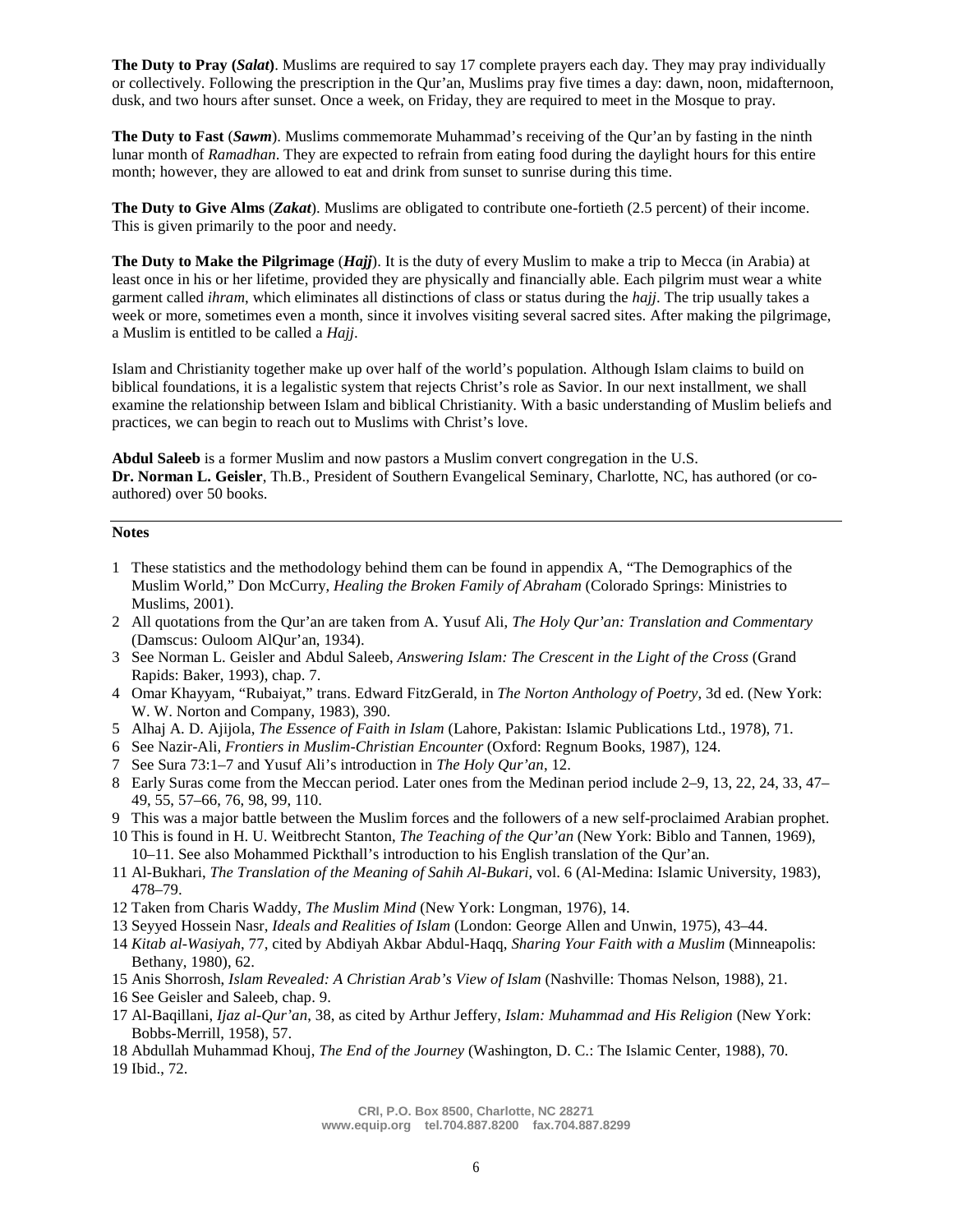20 Jane Smith and Yvonne Haddad, *The Islamic Understanding of Death* (Albany: State University of New York Press, 1981), 84.

21 Ibid., 85–86.

22 Khouj, 82.

23 See Smith and Haddad, 88–89.

# **Part TWO**

As the world's second largest and fastest-growing religion, Islam presents a major evangelistic challenge to Christians, both on the mission field and through the ever-increasing presence of Muslims in Western lands. Since September 11, the importance of Christians individually developing an informed and appropriate response to Islam has been undeniable. The purpose of this two-part series is to provide Christians with a good place to start.

# *Islamic Traditions and Sects*

Islam is divided into two major traditions — Sunni and Shi'ite.

**Sunni**. The Sunnis are by far the largest group, comprising about 80 percent of all Muslims. The division between Sunnis and Shi'ites originally arose over the political dispute as to who should be the first caliph, or successor to Muhammad. Since Muhammad failed to appoint one before he died, the Sunnis contended that his successor should be elected.

**Shi'ite.** The Shi'ites, on the other hand, insisted that he should come from the bloodline of Muhammad. This would have meant that Ali, Muhammad's cousin and son-in-law, was the only legitimate successor to the prophet. The Shi'ites reject, therefore, the legitimacy of the first three caliphs of Islam and view them as people who deliberately deprived Ali of his divine rights.

The following chart shows the major differences between the Sunnis and the Shi'ites:

| <b>SUNNI</b>                                        | <b>SHI'ITE</b>                                          |
|-----------------------------------------------------|---------------------------------------------------------|
| Comprise 80 percent of Muslims                      | Comprise fewer than than 20 percent of Muslims          |
| Believe Muhammad's successors should be elected     | Believe Muhammad's successors should be blood relatives |
| Stress authority of written traditions (Hadith)     | Stress authority of pope-like leaders (Imam)            |
| Separate offices of religious and civil authorities | Join offices of religious and civil authorities         |

**Sufi**. The Sufis are the mystical wing of Islam and are found among both Sunnis and Shi'ites. Sufism is the branch of Islamic belief and practice in which Muslims seek a direct personal experience of God and His divine love. The roots of this movement are traced to very early times when many Muslims became dissatisfied with the increasing worldliness of believers and began to protest against the secularization of Islam. To highlight their concern, they took to clothing themselves in the manner of Syrian Christian monks, in cloth made of coarse wool called "suf." On that account, they came to be called "Sufis" in the course of time.<sup>1</sup>

Sufism historically has played a significant role in the spread of Islam. As one noted scholar of Islam points out, "It is thanks to its mysticism that Islam is an international and universal religion."<sup>2</sup> In addition, Sufism produced some of the greatest philosophical and literary geniuses in the history of Islam, such as Rumi, al-Ghazali, Ibn Rushd (Averroes), Ibn Sina (Avicenna), al-Kindi, and al-Farabi.<sup>3</sup> Along with the recent rise in radical Islamic orthodoxy, Sufism is also growing.<sup>4</sup>

In contrast to orthodox Islam's firm belief in the absolute transcendence of God, in Sufism, "God is in all things and all things are in Him. All visible and invisible beings are an emanation from Him, and are not really distinct from Him."<sup>5</sup> Concomitant beliefs include mysticism and self-deification, both of which are heretical to orthodox Islam.<sup>6</sup>

**Other Minor Sects and Spin-off Religions**. In addition to the major Muslim branches, there are several minor ones. The *Wahhabis*, who live primarily in Saudi Arabia, form a radical and very legalistic wing of the Sunnis. The *Druze* sect is located primarily in Lebanon, Syria, and northern Palestine. The *Alawite* sect is mostly in Syria. The *Ahmadiyas* are a heretical Muslim group from Pakistan whose founder, Mirza Ghulam Ahmad, claimed to be the promised Mahdi and Messiah. They believe Jesus went to Kashmir after escaping crucifixion and died in Srinagar.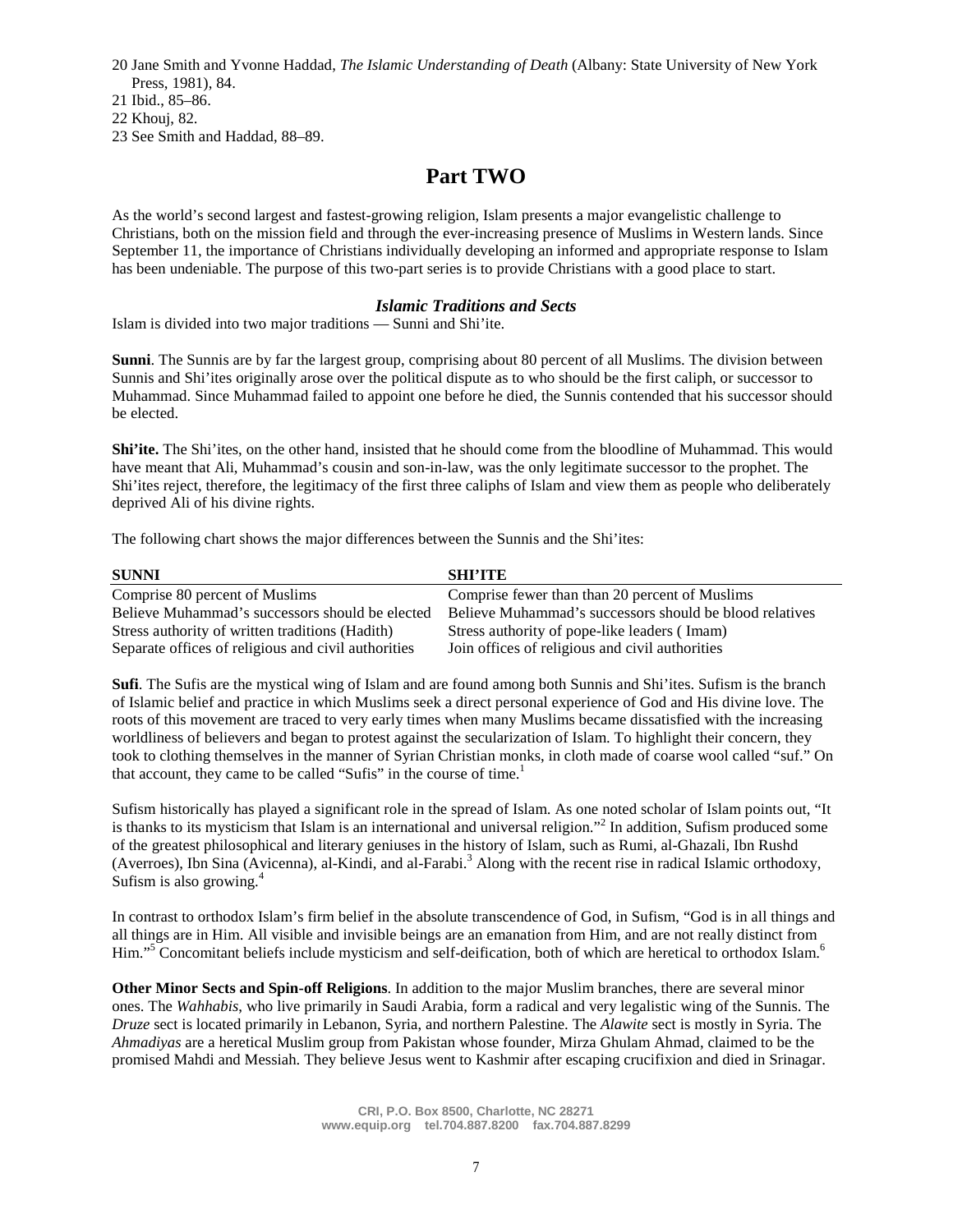They also deny the virgin birth and sinless nature of Christ, thus eliminating any superiority of Christ over Muhammad. They are the most active Muslim missionary group in the West.

Beyond these major and minor branches, Islam has spawned other religions. *Sikhism* in India is a blend of Islam and Hinduism. Another spin-off is the eclectic religion called *Baha'i*, which boasts the prophet Baha'u'llah and whose followers claim he supersedes Muhammad. Louis Farrakhan's *Nation of Islam* has also been considered heretical by orthodox Muslims, since, along with other heterodox teachings, it claims that Elijah Muhammad (d. 1975) was a prophet after Muhammad's time.

## *Islamic View of Jihad (Holy War)*

Many Muslims believe jihad is a sixth pillar of their faith. Indeed, one Islamic Hadith (saying of Muhammad) describes it as second only to belief in God. Jihad is the belief that one should engage in a holy struggle to preserve Islam against non-Muslim beliefs. While orthodox Muslims consider jihad a literal, even military, struggle against unbelievers, some more liberal scholars interpret it as a spiritual struggle. Both the wording of the Qur'an and the militaristic life of Muhammad favor an emphasis on the literal understanding of it.

**The Nature of Jihad**. One Hadith declares jihad to be the second highest responsibility of a Muslim: "Allah's Apostle was asked: 'What is the best deed?' He replied, 'To believe in Allah and His Apostle (Muhammad).' The questioner then asked, `What is the next (in goodness)?' He replied, `To participate in jihad (religious fighting) in Allah's Cause'" (Hadith of al-Bukhari 1.25).

Both in principle and practice, Islam has used violence to further its religious cause. Allah said in the Qur'an, "I will cast a dread into the hearts of infidels. Strike off their heads then, and strike off from them every finger tip" (Sura 8:12). Such cruel and unusual punishment was commanded also against thieves: "As for the thief, both male and female, cut off their hands. It is the reward of their own deeds, an exemplary punishment from Allah" (5:38).

**The Object of Jihad**. The targets of jihad are those who do not believe in Islam, particularly Jews and Christians. "Fight against such of those who have been given the Scripture and believe not in Allah nor the last day" (Sura 9:29). Again, "O ye who believe! Take not Jews and Christians for friends. They are friends of one to another. He among you who takes them for friends is (one) of them. Lo! Allah guideth not wrongdoing folk" (5:51). Once more, "O' Prophet! Exhort the believer to fight. If there be of you twenty steadfast they shall overcome two hundred...who disbelieve, because they are folk without intelligence" (8:65). Put simply, "Those who believe do battle for the cause of Allah; and those who disbelieve do battle for the cause of idols. So fight the minions of the devil" (4:76).

**The Conditions and Rewards for Jihad**. Muslims usually claim that jihad is done only in self-defense, but if so, then "self-defense" is given a very broad meaning. What were Muslim forces doing sweeping across North Africa and Europe all the way to France, where Charles Martel finally stopped them at the battle of Tours in 732? This was scarcely a defensive action by any acceptable meaning of the term.

The rewards for jihad are believed to be great in this life, and in the one to come. In fact, it is the only way a Muslim can be sure to gain entry into heaven. One Hadith declares, "The person who participates in (Holy battles) in Allah's cause and nothing compels him to do so except belief in Allah and His Apostles, will be recompensed by Allah either with a reward, or booty (if he survives) or will be admitted to Paradise (if he is killed in the battle as a martyr)" (*Hadith* 1.35). The Qur'an itself says, "Therefore let those who fight in the way of Allah, who sell this world's life for the hereafter; and whoever fights in the way of Allah, then be he slain or be he victorious, We shall grant him a mighty reward" (Sura 4:74).

**Contrasting Jihad and the Crusades**. Muslim apologists often respond to a critique of jihad by pointing out that Christians have acted similarly in the Crusades against them. There are, however, several crucial differences. First, as already shown, jihad is consistent with the teachings of the Qur'an. The Crusades, on the other hand, were not consistent with the teachings of Jesus. In fact, Jesus said to His disciples, "Put your sword back in its place…for all who draw the sword will die by the sword" (Matt. 26:52).

Second, jihad is consistent with the example of Muhammad himself, who practiced it in a literal way. The Crusades, however, are contrary to the example of Christ, who forbade retaliation (see, e.g., Matt. 5:38–44).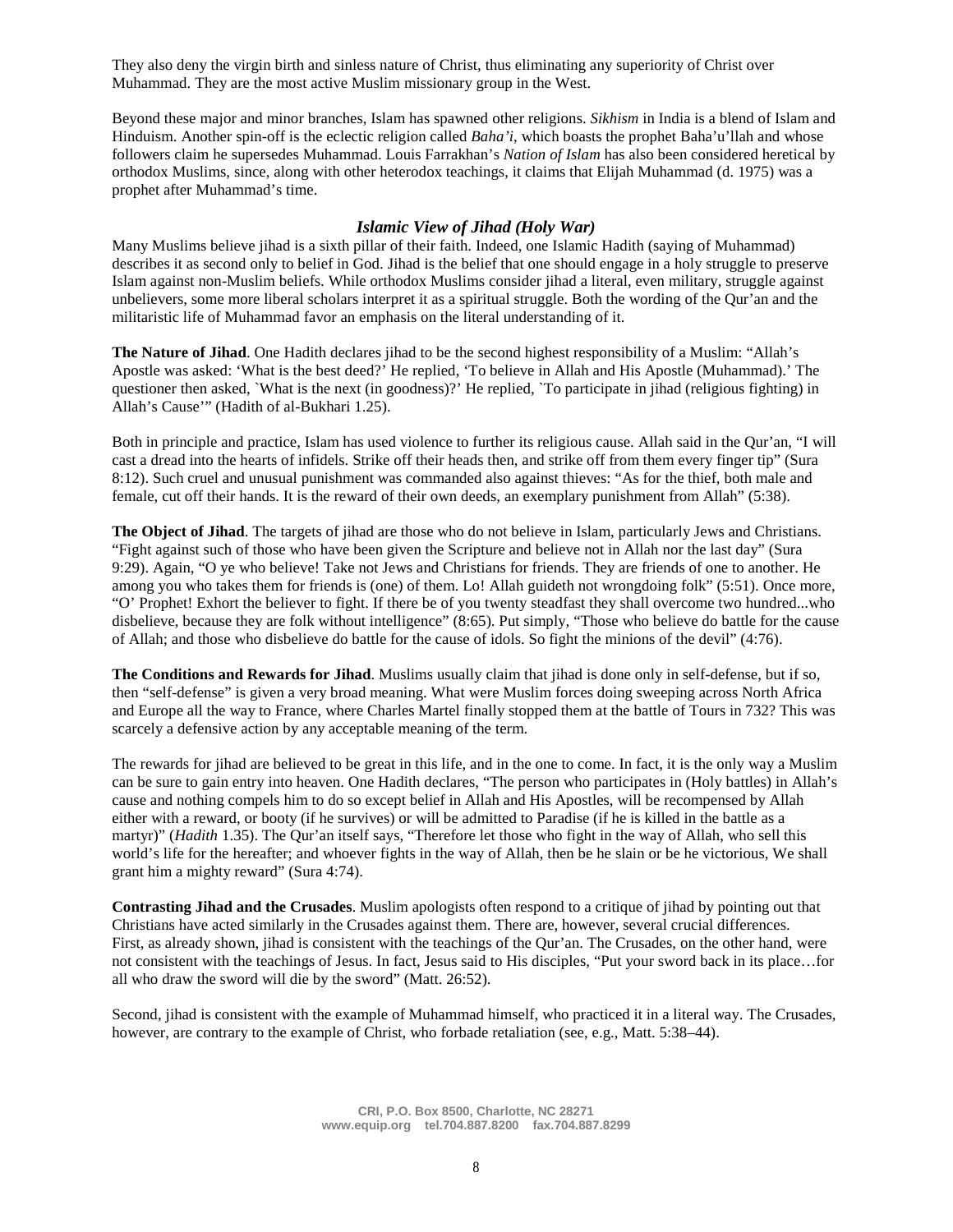Third, jihad is a logical outworking of Islam while the Crusades are not biblical. Burning a cross in an act of hatred against another ethnic group, as the Klu Klux Klan has done, may be using a Christian symbol, but it is not a Christian act. Likewise, the Crusades were acts of people who professed to be Christians, but they were not Christlike acts. Such actions were an illogical outworking of the Christian faith.

Finally, Islam grew by its use of the sword against others. Christianity, by contrast, has grown most by the use of the sword against it. Early Christianity and early Islam are studies in contrast. When Muhammad preached peace and tolerance, he gained very few converts. Only later, after he and his successors had turned to the sword, did Islam spread swiftly across Africa and into Europe. In stark contrast, during the first few centuries when Christianity experienced its greatest growth, it was not only a time without using the sword on others, but it was a time when the sword was used against it by the Roman emperors.

**Jihad Contrasted with Israel's Killing of the Canaanites**. Many Muslims also defend their actions by comparing them favorably with God's commands to Israel to kill the Canaanites. Here, too, they overlook significant differences.

First, the *object* of Israel's command to kill was not morally innocent but morally guilty people. They are described in these vivid terms: "Even the land was defiled; so I punished it for its sin, and the land vomited out its inhabitants" (Lev. 18:25). When morally innocent persons were found, they were saved (Gen. 18:22ff.). The pagan nations were also given a chance to repent and avoid the consequences. Indeed, God patiently waited over 400 years before He acted against them in judgment (Gen. 15:16).

Second, the *grounds* for God's command to Israel were not religious but moral. By contrast, the Qur'anic jihad involves killing because of an individual's religious beliefs, not because of his or her immoral behavior.

Third, the *scope* of jihad and God's commands to Israel were significantly different. The Old Testament command was to kill only a specific group of people (the Canaanites) at a specific time (in Joshua's day). Jihad is for killing all unbelievers at any time.

Fourth, the *purpose* of the two are also different. God's command to Israel was to cut out the moral cancer in the holy land, where He was calling His holy people to reside so they could set the stage for the redemption of the whole world (Gen. 12:1–3) by producing the Scriptures (Rom. 3:2) and bringing forth the Savior (Gal. 4:4). No other nation was ever called by God to do this (Ps. 147:19).

Fifth, the *nature* of the killings was not natural but supernatural. These were not acts of humans against other human beings, but acts of God against evil people. The fall of Jericho is a case in point (Josh. 6). Not only did God rescue Rahab and her pagan family because of her faith (Josh. 2), but it was He, not Israel, who miraculously destroyed the city. The Israelites were simply instruments of God. God could have, and sometimes did, accomplish His will through natural disasters, such as the destruction of the Egyptian army in the Red Sea (Exod. 14) and the plagues He sent against Egypt (Exod. 4–12). When Israel attempted to do things by their own power separate from God, they failed miserably, as against the small city of Ai (Josh. 7).

Finally, the *confirmation* was vastly different. The Lord confirmed Israel to be the chosen theocratic nation by numerous supernatural events (Exod. 4:12; Num. 16; 1 Kings 18). No such miraculous confirmation was given to Muhammad and Islam (see below).

In brief, the Old Testament killings were acts of God, who is sovereign over life (Deut. 32:39; Job 1:21) and who has the right to take it in any way He deems appropriate. As a theocracy, Israel was simply an instrument in God's hands. The wars were God's wars at a specific time against a specific people for a specific redemptive purpose to benefit all humankind. Neither Muslims nor any other people have been confirmed by God as His chosen means for doing that.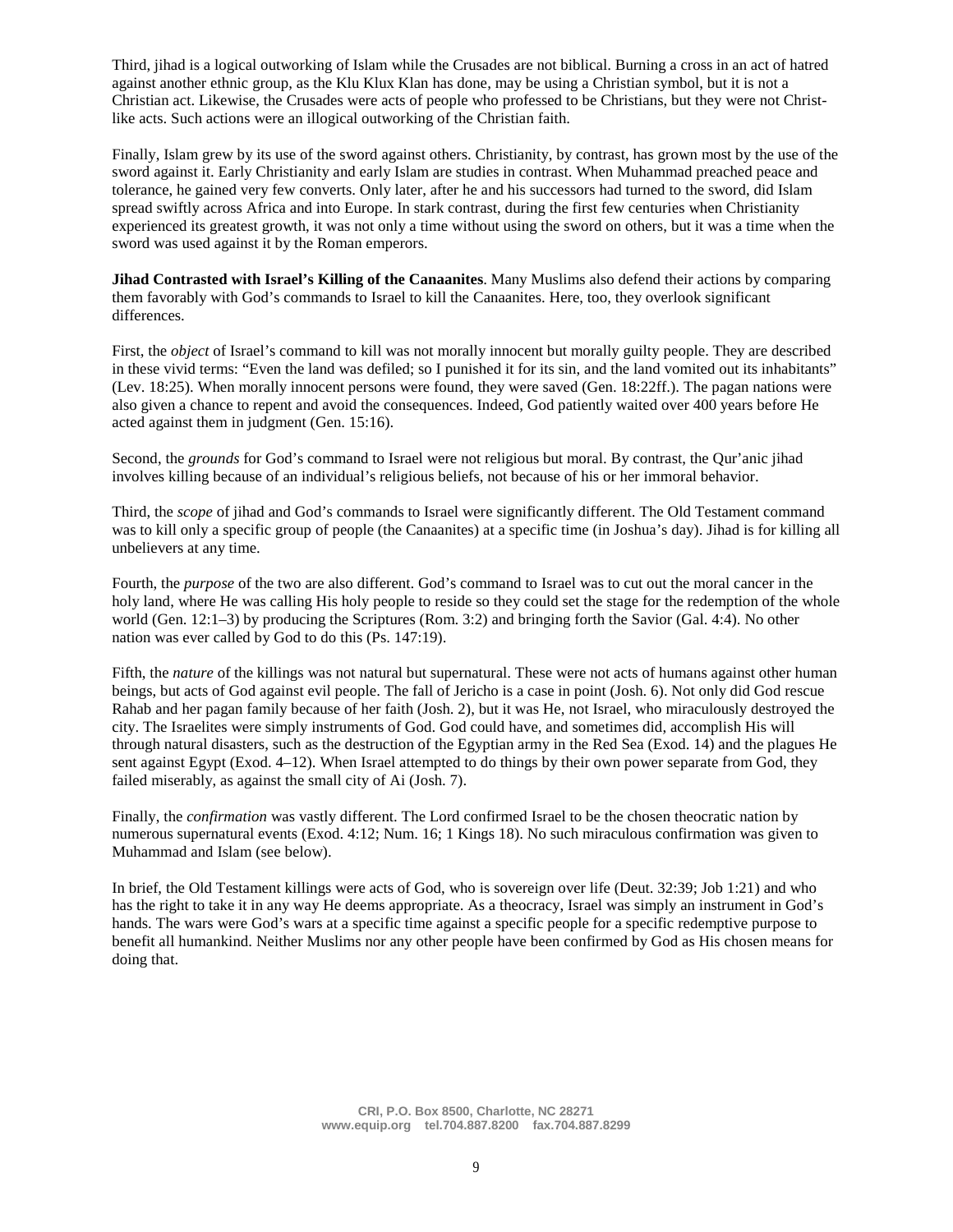### *Contrasting Christianity and Islam*

Space does not permit an extended critique of Islamic beliefs. A contrast of basic Muslim beliefs with orthodox Christianity will suffice to highlight the differences**.**

|                   | <b>ISLAM</b>               | <b>CHRISTIANITY</b>                      |
|-------------------|----------------------------|------------------------------------------|
| God:              | Absolute unity             | Plurality within unity                   |
|                   | (One Person in one nature) | (Three Persons in one nature)            |
| <b>Humanity:</b>  | Good by nature             | Sinful by nature                         |
| Jesus:            | Merely a prophet           | Both God and man                         |
|                   | Did not die on a cross     | Died on the Cross for our sins           |
|                   | Did not rise from the dead | Rose from the dead for our justification |
| <b>Salvation:</b> | By works                   | By grace through faith                   |
| <b>Bible:</b>     | Corrupted                  | The uncorrupted Word of God              |

**A Comparison of Jesus and Muhammad**. Another illuminating contrast is the difference between Jesus and Muhammad as represented in the Qur'an and Islamic teaching. It is fascinating to see how far superior Jesus is to Muhammad even from Muslim sources.

| <b>JESUS IN THE QUR'AN</b> | <b>MUHAMMAD IN THE QUR'AN</b>   |  |
|----------------------------|---------------------------------|--|
| <b>Sinless</b>             | Sinful                          |  |
| Virgin born                | Not virgin born                 |  |
| Called "Messiah"           | Not called "Messiah"            |  |
| Called "Word of God"       | Not called "Word of God"        |  |
| Performed miracles         | Refused to perform miracles     |  |
| Bodily ascended to heaven  | Did not bodily ascend to heaven |  |
|                            |                                 |  |

**An Evaluation of the Alleged Miracles of Muhammad**. Muslim defenders are quick to point out that in the Hadith, Muhammad performs many miracles superior to those of Christ. Whereas Jesus did only a few dozen miracles, Muhammad is said to have done many thousands. Whereas Jesus fed only 5,000 men, Muhammad is said to have miraculously provided water for 10,000! Despite such claims, there are many reasons for rejecting the alleged miracles of Muhammad.

First, none of them are recorded in the Qur'an.<sup>7</sup> In fact, they are, in general, contrary to the whole spirit of the Muhammad of the Qur'an, who repeatedly refused to do these very kinds of things for unbelievers who challenged him (see Suras 3:181–84; 4:153; 6:8–9).

Second, these alleged miracles follow the same pattern of legendary embellishment as the apocryphal miracles of Christ from a century or two after His death. They lack the factuality and simplicity of contemporary eyewitness accounts.

Third, even among Muslims there is no generally agreed on list of miracles from the Hadith. Indeed, Bukhari, considered to be the most reliable collector, admitted that of the 300,000 Hadith he collected, he considered only 100,000 might be true. Even these he boiled down to 7,275, leading to the conclusion that there were errors in over 292,725 of them! Even the stories accepted by Muslims as authentic, as determined by the *isnad* (or chain of storytellers), lack credibility.<sup>8</sup>

Fourth, there is no one accepted canon for authenticity of these stories by all Muslims. Most Muslims rank their credibility in descending order as follows: the *Sahih* of Al Bukhari (d. 256 A.H.; that is, 256 years after Muhammad's flight in A.D. 622), *Al Sahih* of Muslim (d. 261 A.H.), the *Sunan* of Abu Du'ad (d. 275 A.H.), the *Jami* of Al-Tirmidhi (d. 279 A.H.), the *Suand* of Al Nasa (d. 303 A.H.), and the *Sunan* of Ibn Madja (d. 283 A.H.). Along with these Hadith there were important biographers who related miracle stories, including Ibn Sa'd (d. 123 A.H.), Ibn Ishaq (d. 151 A.H.), and Ibn Hisham (d. 218 A.H.). Even the above six Hadith collections, however, are rejected by Shi'a Islam. They, along with other Muslims, accept the Qur'an as it is.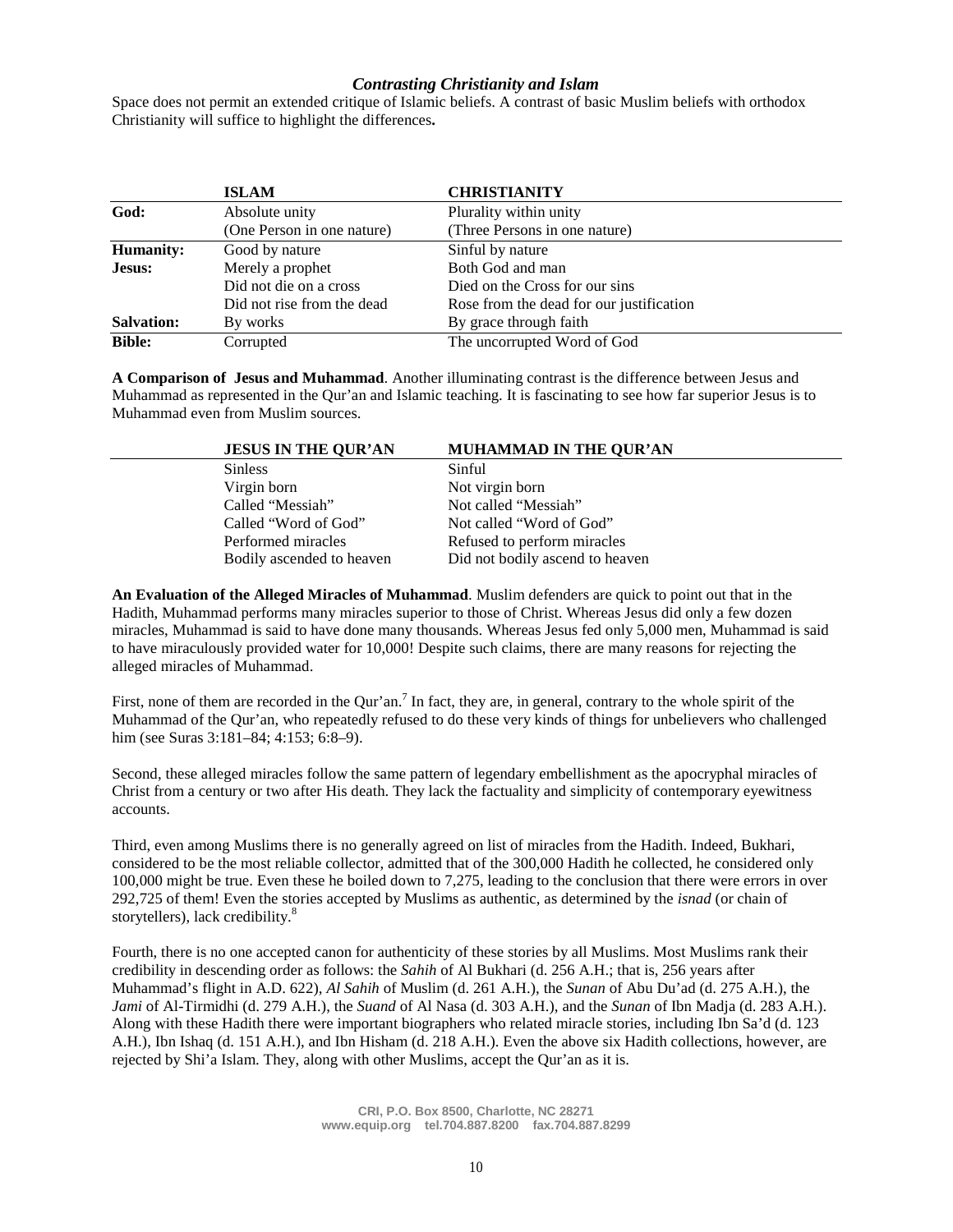Fifth, none of these miracle stories fit the nine categories accepted by Muslims for a miracle that can confirm a prophet's claim. In order to qualify as a miracle (*mudjiza*) to confirm the authenticity of a prophet, a miracle needs to (1) be an act of God that cannot be done by any creature; (2) be contrary to the customary course of things in that class; (3) be aimed at proving the authenticity of that prophet; (4) be preceded by the announcement of a forthcoming miracle; (5) proceed in the exact manner it was announced; (6) occur only through the hands of the prophet; (7) in no way disavow his prophetic claim; (8) be accompanied by a challenge to reduplicate it; and (9) not possibly be followed by a duplication by anyone present.<sup>9</sup> By their own standards, none of the miracles of the Hadith have any apologetic value in demonstrating the truth of Islam.

Sixth, the origin of the miracle claims of Islam are suspect. It is common knowledge that Islam borrowed many of its beliefs and practices from other religions.<sup>10</sup> Many scholars have documented this practice.<sup>11</sup> It is not surprising that Muslim miracle claims arise, then, as a result of Christian apologists demonstrating the superiority of Jesus over Muhammad by way of Jesus' miracles. It was only after two Christian bishops (Abu Qurra from Edessa and Arethas from Caesaria) had pointed this out that the Islamic miracle stories began to appear, as Daniel Sahas has documented.<sup>12</sup> Sahas notes that "it is quite interesting that several of these [miracle stories] sound as if they are being offered as responses to such Christians as Abu Qurra, and they bear an amazing resemblance to miracles of Jesus found in the Gospels.<sup>13</sup> Likewise, it was during this polemic that Muslims began to interpret certain events in the Qur'an (discussed above) as miracles. All of this points toward one conclusion: Muhammad's miracle stories lack credibility and therefore have no apologetic value in proving Muhammad was a prophet of God.

## *Reaching Muslims for Christ*

Muslims have stereotypes of Christianity that hold them back from accepting Christ. Misunderstandings of Christian belief, such as the following, therefore need to be cleared away so Muslims can appreciate what we truly do believe:

**"Christians believe in three Gods."** The oneness of God must be stressed. Verses such as these can be used: Deuteronomy 6:4: "Hear, O Israel: The Lord our God, the Lord is one"; Exodus 20:3: "You shall have no other gods before me"; Isaiah 45:18: "I am the Lord, and there is no other"; Mark 12:29: "'The most important one [command],' answered Jesus, 'is this: "Hear, O Israel, the Lord our God, the Lord is one…"'"; 1 Corinthians 8:4: "We know that an idol is nothing at all in the world and that there is no God but one."

**"God cannot have a Son."** Many Muslims think that Christians believe the Trinity came about through Jesus' being born of a sexual union between God and Mary. Such a belief, of course, is blasphemous, and it is clearly not what Christians believe (see Matt. 1:21; Luke 2:1–7).

**"God would not allow his servant to die on a Cross."** One of the roadblocks in conveying the gospel to Muslims is their belief that God would not allow one of his servants to suffer such an ignominious death as crucifixion. In response, several facts can be pointed out. First, according to Muslims, Allah can do anything He wants. If so, God could allow Jesus to die on a cross. Second, Jesus did not suffer such an ignominious end, for the crucifixion was not the end. He experienced a glorious resurrection.

**The Do's and Don'ts**. There are many do's and don'ts for reaching Muslims for Christ. Several are worth noting here.

**Don'ts**. Don't argue with Muslims. Their culture does not permit them to lose face or lose an argument. Don't be confrontational or provoked to anger. Don't use a marked Qur'an or marked Bible. This is a sign of desecration to them. Muslims never hold their Qur'an below their waist. They try to hold it high and place it in the highest position on the shelf. Don't speak to them in groups. Peer pressure is a negative factor.

**Do's**. Pray with them. They have a strong belief in prayer, and the Christian's personal relationship to the heavenly Father is something Muslims do not have. Speak of Jesus, whom they respect as one of the great prophets. Use the parables of Jesus (such as the Lost Son). They love stories. They are often impressed by the Sermon on the Mount, which puts Jesus in strong and loving contrast to the violent life of Muhammad. Respect their dietary restrictions. Be sensitive to male-female relational boundaries, and especially make sure to dress modestly. Show love to them. An act of kindness, such as escorting them to the store (e.g., if they feel threatened in the current atmosphere), would help build bridges. Some Muslims regard Christians as their enemies and in some Muslim lands Christians are persecuted; this provides Christians an opportunity to provide a practical demonstration of the superiority of the gospel of grace (Matt. 5:38-47; Rom. 12:17-21).